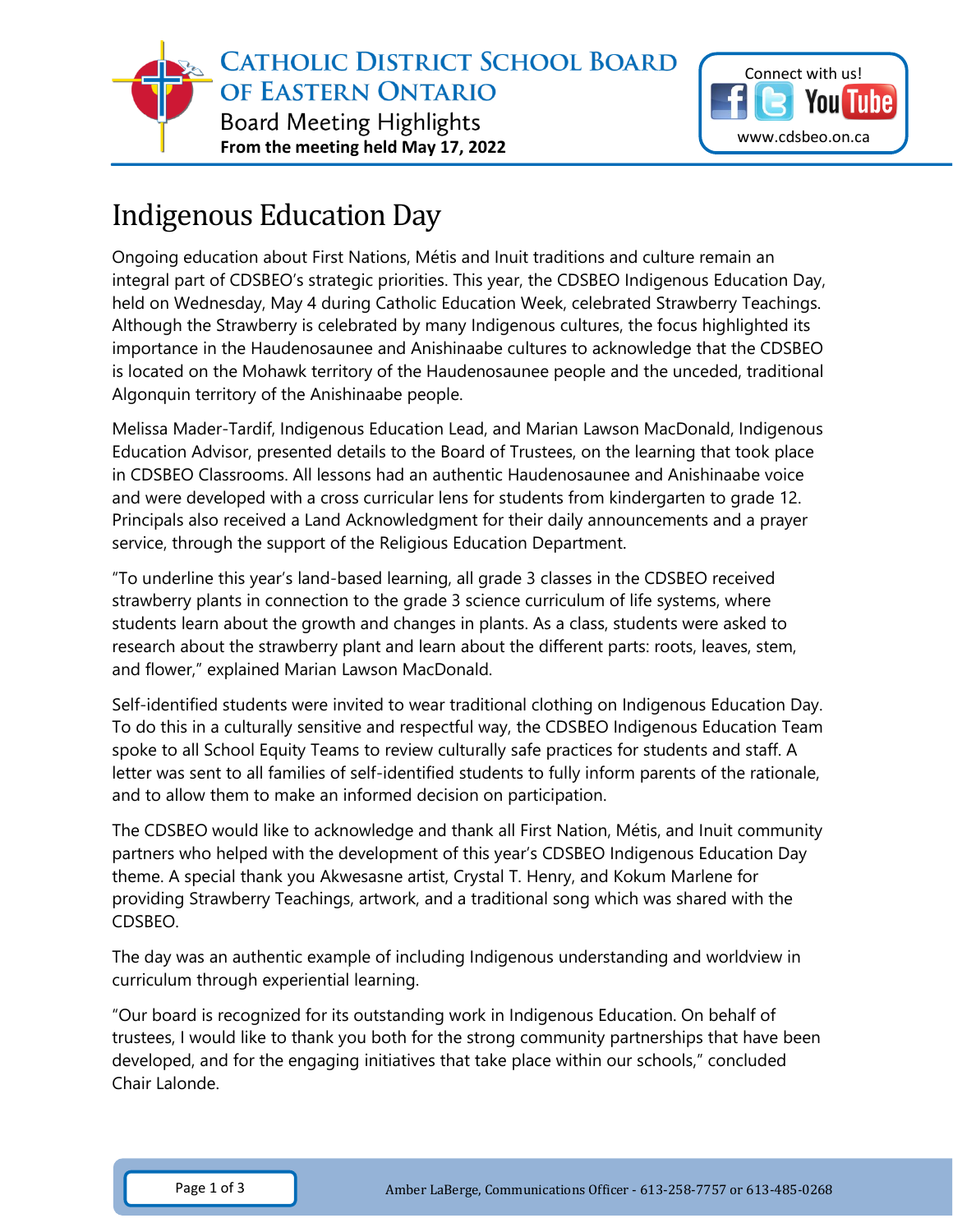

## Interim Financial Report: September 1, 2021 to March 31, 2022

Superintendent of Business, Ashley Hutchinson, provided the interim financial report covering the period from September 1, 2021, to March 31, 2022, with comparative figures for 2021. A summary of the financial results was shared, including a description of key variances. The report also highlighted the non-financial indicators including a summary of enrolment and staffing, which included a 37 FTE staffing increase from the original estimates. Total 2021-2022 expenditures are estimated at approximately \$204.3 million, with no change in the estimates presented to the board in December 2021.

Revenue for COVID-19 expenditures total \$4.9 million funded by the Ministry, with an additional \$695,000 funded by the Board. Total COVID-19 expenditures amount to \$5.57 million and include additional staffing for special education, remote learning costs, enhanced cleaning for school bus transportation, and costs for additional mental health supports, other technology related costs, ventilation, and additional teaching staff to reduce class sizes.

## Draft Proposed Enrolment & Grant Projections for the 2022-2023 Budget

Board administration is finalizing the preliminary draft grant estimates for the 2022-2023 fiscal year, compared to the 2021-2022 Revised Estimates. Superintendent of Finance, Ashley Hutchinson, presented an overview of the 2022-2023 draft enrolment and grant revenues to the Board of Trustees.

The Ministry of Education Grants for Student Needs (GSN) funding is projected to be \$26.1 billion provincially, an increase of 2.7 per cent, while the average provincial per-pupil funding is projected to be \$13,059 in 2022-2023, which is an increase of \$339 or 2.7 per cent from 2021-2022. GSN highlights include targeted investments for a range of initiatives. The CDSBEO forecasts total revenue of \$204.7 million for 2022-2023, which represents an increase of \$1.7 million from the revised estimates.

"The COVID-19 Learning Recovery Fund is time-limited and for temporary additional staffing to address learning recovery, delivery of remote learning, supports for special education, and maintaining enhanced cleaning standards," noted Hutchinson.

Grant revenue is based on projected enrolment for October 2022 and March 2023. An increase of approximately 178 FTE is predicted for the next school year at this time, with an increase mainly in the secondary panel.